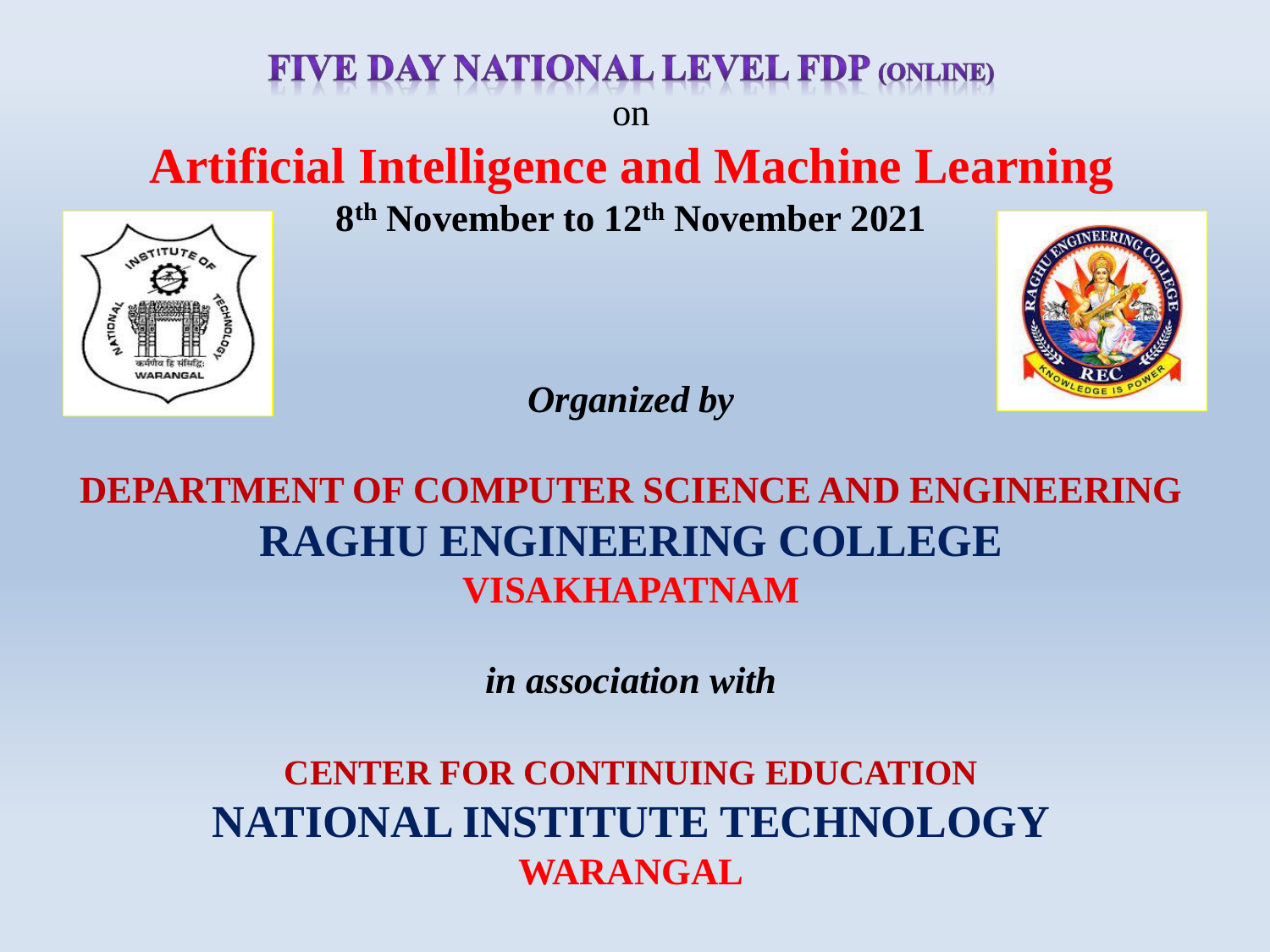#### **About NIT Warangal**

National Institute of Technology Warangal, formerly known as Regional Engineering College was established in 1959. Over the years it has developed into a premier institute of higher learning and is ranked among the top technical education institutions in India. There are 13 Departments offering eight undergraduate and 32 post-graduate programmes besides doctoral programmes. About 5000 students across the country and about 500 international students study in the campus. It is a fully residential campus sprawling over 250 acres with excellent infrastructure, state of the art library, seminar halls guest house and laboratory.



#### **About Center for Continuing Education**

The Center for Continuing Education NIT Warangal organizes FDPs / Training programmes / Seminars / Workshops etc., in the frontier areas of Science, Engineering, Technology, Management, Humanities, Social Science and Socially relevant themes on self-financing basis in three different modes: (i) At NIT Warangal (ii)At NIT Warangal in collaboration with other organizations/ Engineering Colleges / Institutes iii) By NIT Warangal Faculty at the Host Organization / Institute.

#### **About Raghu Engineering College**

Located in the lush green outskirts of the city of destiny Visakhapatnam and established as brainchild of the renowned academician Sri Raghu Kalidindi in year 2001, Raghu Engineering College is sprawling across over 50 acres of campus area and is perched on NH-43 in Dakamarri village, Bheemunipatnam mandal and is just 37 KM from Visakhapatnam, less than 17 KM from Vizianagaram. The college is approved by AICTE New Delhi and is permanently affiliated to JNTU-K and is also accredited by NBA and NAAC with "A" Grade and was given the status of Autonomous in the year 2017 by UGC. RAGHU Engineering College offers four years full-time undergraduate programmes in various branches of specialization in engineering. The college also offers two year full-time M.Tech programmes in CAD/CAM, Computer Science Engineering, Embedded Systems and Power Electronics.



#### **About Department of Computer Science & Engineering**

Department of Computer Science and Engineering was started since the inception of RAGHU Engineering College during 2001 with an initial intake of 60. The strength was enhanced to 180 in 2017. The Department had added B.Tech CSE with specialization courses as AI&ML, IoT, Data Science, and Cyber Security from 2020. The Department had also added Post graduate programme in Computer Science and Engineering during the academic year 2011 with an intake of 18. The Department has state-of-art laboratories equipped with advanced and well-maintained equipment, continuously updated application software packages, more than adequate computing systems with 24x7, 500 MBPS internet facility. The department is run by well qualified and experienced faculty & supporting staff.





#### **Center for Continuing Education**

## **NATIONAL INSTITUTE OF TECHNOLOGY WARANGAL**

#### **&**

#### **RAGHU ENGINEERING COLLEGE, VISAKHAPATNAM**

# **ONLINE FACULTY DEVELOPMENT PROGRAMME**

# **ON**

# **Artificial Intelligence and Machine Learning**

**8 th Nov 2021 - 12th Nov 2021**